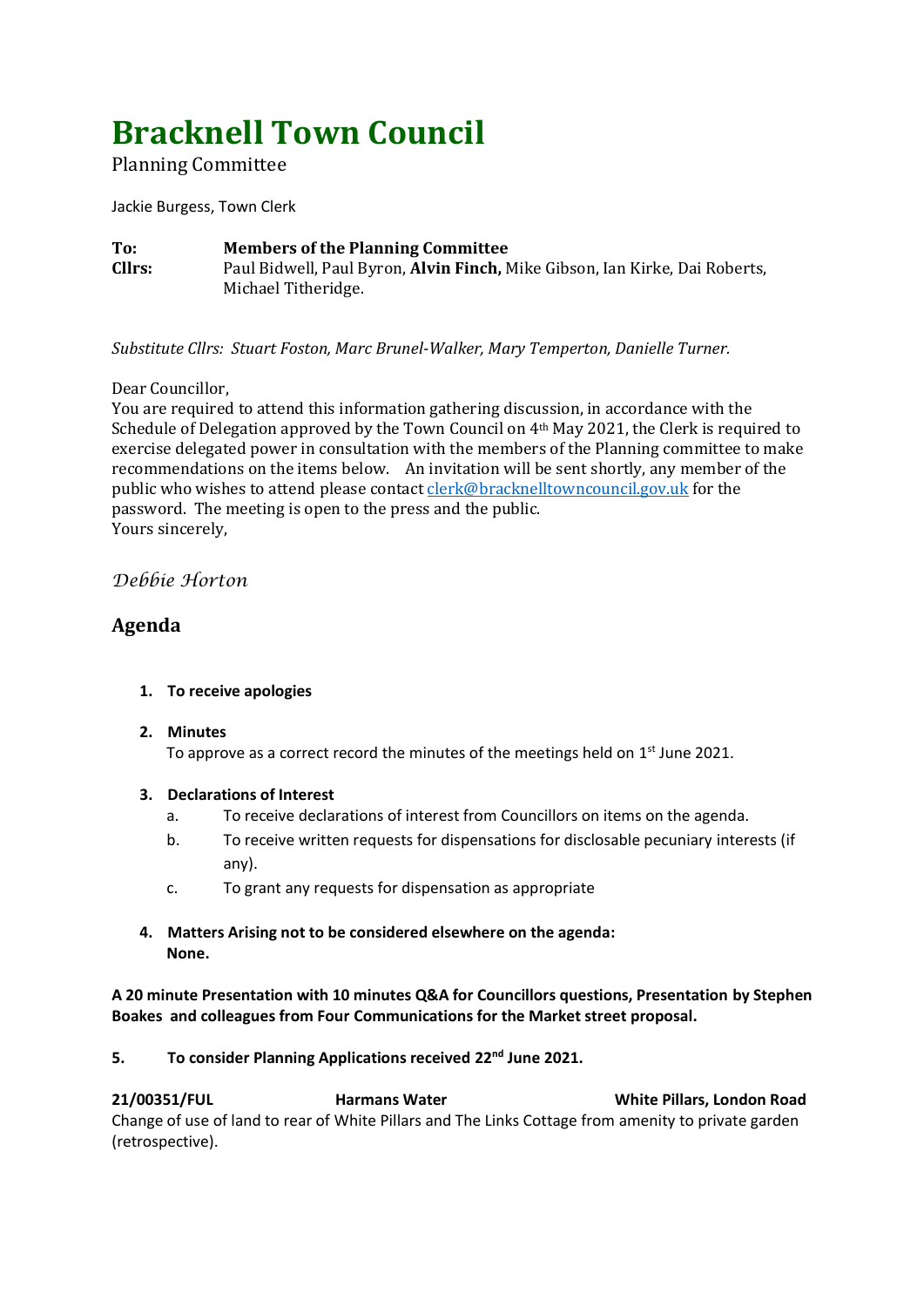| 21/00378/FUL<br>Proposed erection of a single storey rear extension.      | <b>20 Pollardrow Avenue</b>                                                                                                                                                                                                            |                                                                                                                                            |
|---------------------------------------------------------------------------|----------------------------------------------------------------------------------------------------------------------------------------------------------------------------------------------------------------------------------------|--------------------------------------------------------------------------------------------------------------------------------------------|
| 21/00468/FUL                                                              | <b>Great Hollands North</b><br>Proposed alterations to single storey rear projection and changes to fenestration.                                                                                                                      | 28 Osprey Avenue                                                                                                                           |
| 21/00470/FUL<br>internal alterations.                                     | <b>Priestwood &amp; Garth</b><br>Proposed two storey side and rear extension following demolition of the existing single storey side                                                                                                   | 12 Coppice Green<br>extension, single storey front and rear extensions, new 1m high garden wall to the site frontage and                   |
| 21/00472/FUL                                                              | <b>Bullbrook</b><br>floor side extension including a garage conversion and two storey rear extensions.                                                                                                                                 | <b>12 Sherwood Close</b><br>Proposed erection of a single storey front extension, following the demolition of existing porch, first        |
| 21/00481/FUL<br>Proposed single storey rear extension.                    | <b>Bullbrook</b>                                                                                                                                                                                                                       | <b>37 Goodways Drive</b>                                                                                                                   |
| 21/00489/FUL                                                              | <b>Wildridings &amp; Central</b>                                                                                                                                                                                                       | <b>Tanglewood, Crowthorne</b><br>Road                                                                                                      |
| Erection of detached double garage to front.                              |                                                                                                                                                                                                                                        |                                                                                                                                            |
| 21/00135/TRTPO<br>TPO 740 - Application to prune 1 tree.                  | <b>Harmans Water</b>                                                                                                                                                                                                                   | <b>6 Old Tollgate Close</b>                                                                                                                |
| 21/00137/TRTPO<br>TPO 1348 - Application to prune 1 tree.                 | Hanworth                                                                                                                                                                                                                               | 12 Naseby                                                                                                                                  |
| 21/00396/FUL<br>Erection of porch following demolition of existing porch. | <b>Great Hollands North</b>                                                                                                                                                                                                            | 10 Aysgarth                                                                                                                                |
| 21/00418/FUL                                                              | <b>Harmans Water</b>                                                                                                                                                                                                                   | 58 Austin Way<br>Application for the proposed erection of a flat roof rear extension and a pitched roof rear extension.                    |
| 21/00435/A                                                                | <b>Wildridings &amp; Central</b><br>Installation of an illuminated fascia sign and replacement lettering on an existing projecting sign.                                                                                               | 29 Braccan Walk                                                                                                                            |
| 21/00442/FUL<br>and alterations to fenestration on front elevation.       | <b>Priestwood &amp; Garth</b><br>Addition of pitched roof in place of flat roof, with front and side-facing gables and rear-facing<br>dormers, providing an additional floor of accommodation, addition of pitched roofs over existing | <b>Whiteacre, 18 Stoney Road</b><br>porch and single-storey side element, erection of single-storey rear extension with 2no. roof lanterns |
| 21/00456/FUL<br>Erection of single storey front porch extension.          | <b>Crown Wood</b>                                                                                                                                                                                                                      | 81 Leaves Green                                                                                                                            |
| 21/00474/FUL                                                              | <b>Old Bracknell</b><br>Proposed installation of new shopfront, raising of new flat roof to rear, removal of existing rear<br>'goods in' door, installation of rear access ramp and amendment to plant area.                           | Co-Op $5 - 7$ Rectory Row                                                                                                                  |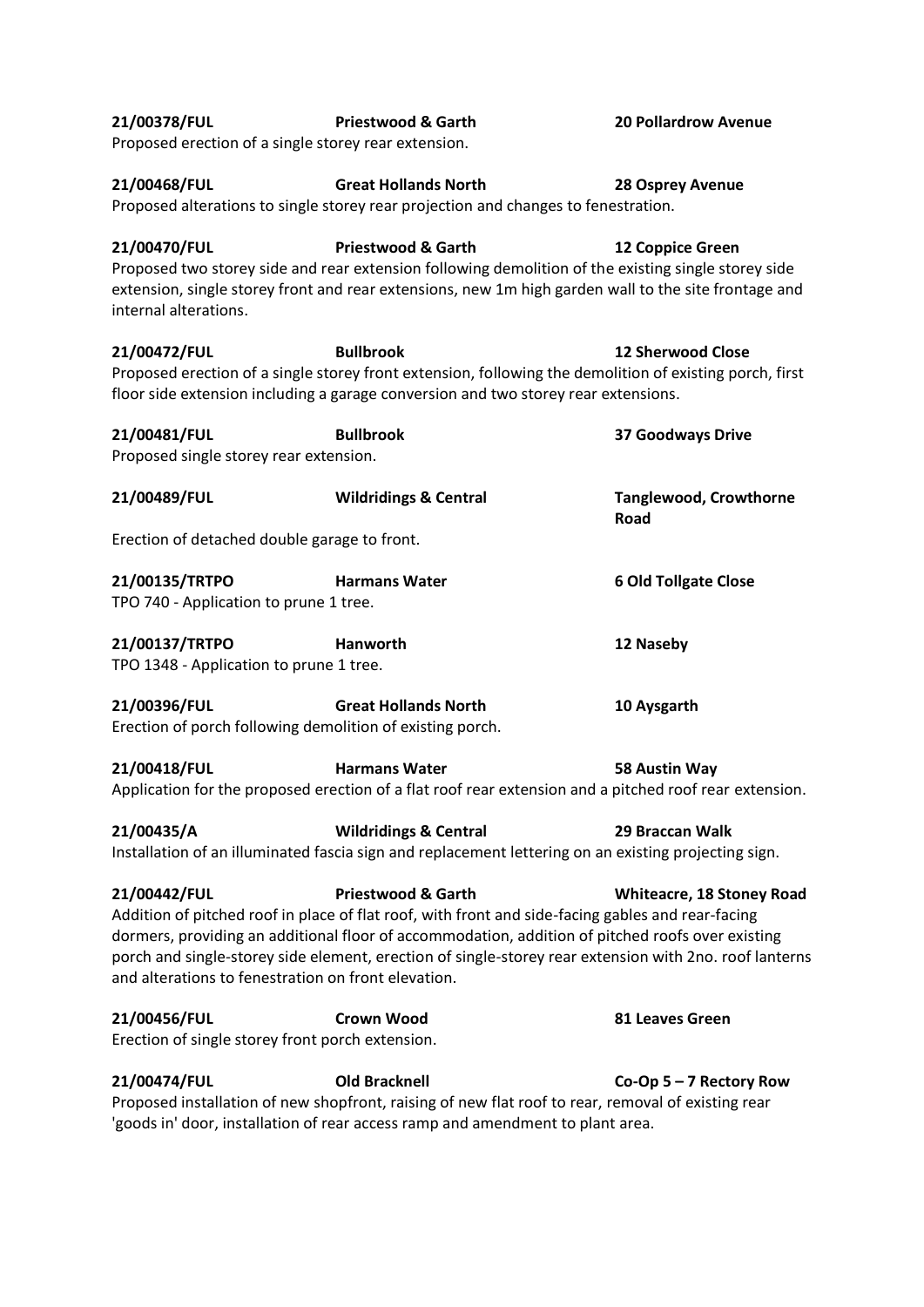| 21/00475/A<br>illuminated Post Office sign.                                                                                 | <b>Old Bracknell</b><br>Display of 2 no. co-op internally illuminated signs, 1 no. non-illuminated lettered sign and 1 no. non-                                                                                                                                                                                   | Co-Op $5 - 7$ Rectory Row                               |  |  |  |
|-----------------------------------------------------------------------------------------------------------------------------|-------------------------------------------------------------------------------------------------------------------------------------------------------------------------------------------------------------------------------------------------------------------------------------------------------------------|---------------------------------------------------------|--|--|--|
| 21/00482/A                                                                                                                  | <b>Wildridings &amp; Central</b>                                                                                                                                                                                                                                                                                  | <b>Columbia Centre, Station</b><br>Road                 |  |  |  |
| Display of 2no. non illuminated hanging signs                                                                               |                                                                                                                                                                                                                                                                                                                   |                                                         |  |  |  |
| <b>Wildridings &amp; Central</b><br>21/00483/FUL                                                                            |                                                                                                                                                                                                                                                                                                                   | <b>Columbia Centre, Station</b><br>Road                 |  |  |  |
| Replacement security access door with associated security keypad, replacement cladding panels,<br>and installation of vents |                                                                                                                                                                                                                                                                                                                   |                                                         |  |  |  |
| 21/00142/TRTPO<br><b>Priestwood &amp; Garth</b><br>TPO 1278 Application to prune 1 tree.                                    |                                                                                                                                                                                                                                                                                                                   | 44 Stoney Road                                          |  |  |  |
| 21/00356/FUL                                                                                                                | <b>Bullbrook</b>                                                                                                                                                                                                                                                                                                  | <b>Bracknell Clinic, Brants</b><br><b>Bridge</b>        |  |  |  |
| to existing car park to provide staff welfare facilities.                                                                   | Alterations to existing vacant second floor to provide new laboratory space for Covid-19 testing, with<br>associated ancillary accommodation. Works include new temporary lift shaft to external facade and<br>new mechanical and electrical plant to ground and roof levels and 3 no. temporary Portacabin units |                                                         |  |  |  |
| 21/00466/FUL                                                                                                                | <b>Wildridings &amp; Central</b><br>Erection of single storey rear extension following demolition of existing conservatory and 1st floor<br>rear extension with additional rear facing roof lights and erection of garden wall to front.                                                                          | <b>75 Swaledale</b>                                     |  |  |  |
| 21/00508/FUL                                                                                                                | <b>Bullbrook</b><br>Proposed erection of 1 No. semi-detached 1 bedroom dwelling.                                                                                                                                                                                                                                  |                                                         |  |  |  |
| 21/00545/RTD                                                                                                                | <b>Harmans Water</b>                                                                                                                                                                                                                                                                                              | <b>Telecommunications Mast.</b><br><b>Calfridus Way</b> |  |  |  |
| development.                                                                                                                | Installation of a 20m 'Phase 5' street pole with 3 antennas and 2 dishes, 3 cabinets and ancillary                                                                                                                                                                                                                |                                                         |  |  |  |
| 21/00145/TRTPO                                                                                                              | <b>Wildridings &amp; Central</b>                                                                                                                                                                                                                                                                                  | Land to the rear of 12<br><b>Wildridings Road</b>       |  |  |  |
| TPO 381 - Application to fell 1 tree.                                                                                       |                                                                                                                                                                                                                                                                                                                   |                                                         |  |  |  |
| 21/00151/TRTPO                                                                                                              | <b>Bullbrook</b>                                                                                                                                                                                                                                                                                                  | 1-1A The Sterling Centre,<br><b>Eastern Road</b>        |  |  |  |
| TPO 1238 - Application to prune 3 trees.                                                                                    |                                                                                                                                                                                                                                                                                                                   |                                                         |  |  |  |

#### **7. Decision Notices**

| <b>Application no</b> | <b>Address</b>                | <b>BFB Decision</b>                         | <b>BTC Comments</b> |
|-----------------------|-------------------------------|---------------------------------------------|---------------------|
| 21/00390/PAH          | 24 Windmill Road              | Prior Approval<br><b>HH Not</b><br>Required | <b>NOTED</b>        |
| 20/00787/FUL          | Adolsteen, 23<br>Folders Lane | Approval                                    | No Objection        |